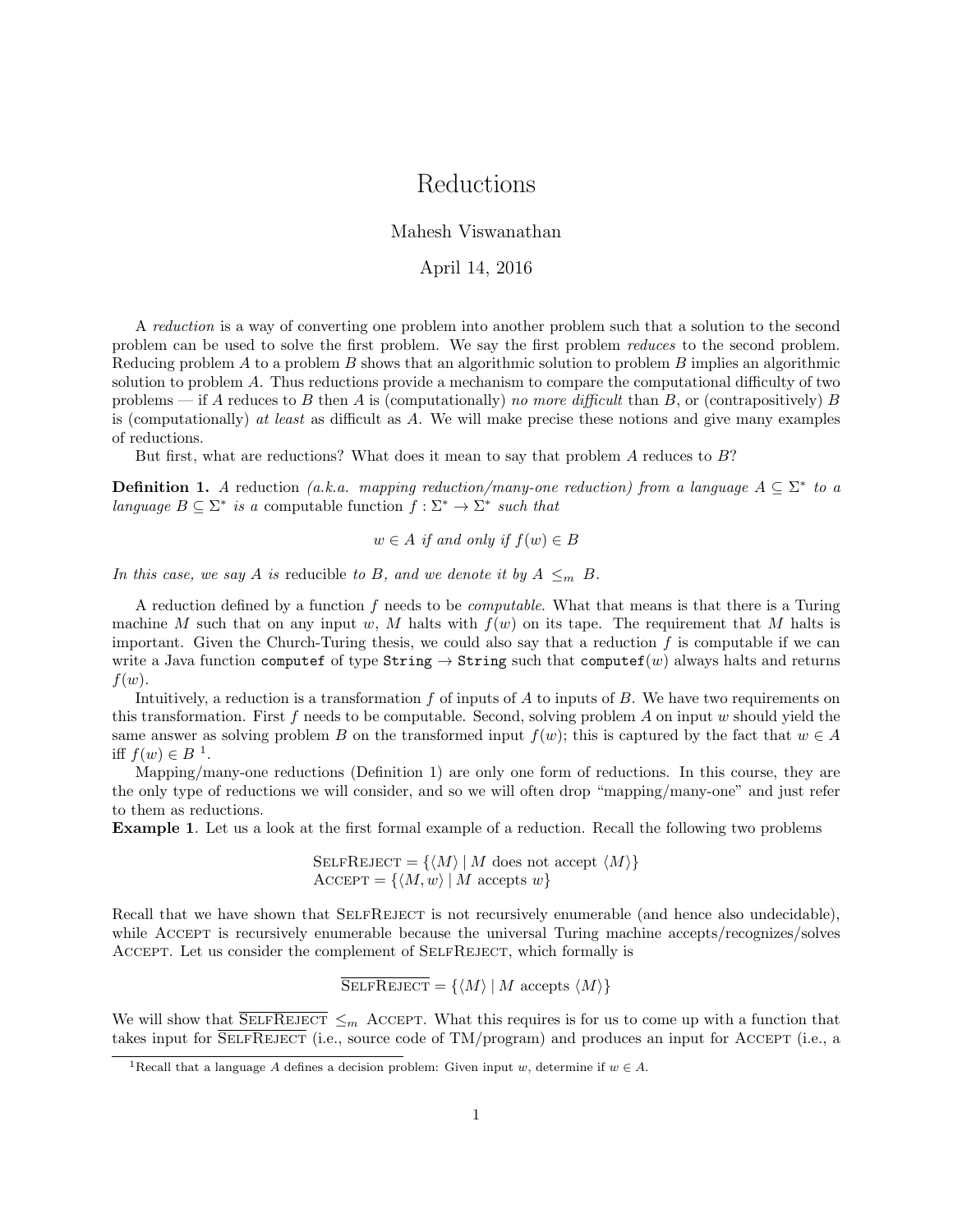pair of program + input). Let us define f as follows:  $f(\langle M \rangle) = \langle M,\langle M \rangle$ . In other words, given a program M, f returns a pair that is  $\langle M,\langle M\rangle\rangle$ .

To prove that f is a reduction, we need to show two things. First that f is computable, i.e., we need to come up with a program  $M_f$  that computes f. The program  $M_f$  simply "copies" the input string  $\langle M \rangle$ (source code of a program/TM) twice to generate the string  $\langle M,\langle M\rangle\rangle$ . This program  $M_f$  will clearly halt no matter what M is because all it is doing is coping the source code.

The second thing we need to argue is that  $\langle M \rangle \in \overline{\text{SELFREJECT}}$  iff  $f(\langle M \rangle) \in \text{Accept}$ . Observe that  $\langle M \rangle \in$  SELFREJECT iff M accepts  $\langle M \rangle$  (by definition of the language SELFREJECT) iff  $\langle M, \langle M \rangle \rangle \in$  ACCEPT (by definition of the language ACCEPT) iff  $f(\langle M \rangle) \in \text{Accept}$ , since  $f(\langle M \rangle) = \langle M, \langle M \rangle$ 

Many of the examples in these notes involve languages/problems where the input is the source code of a program/TM. In addition, there is also the separate program that computes the reduction  $f$  itself. When carrying out reductions it is important to not get confused between all of these. For example, in Example , there is the program M which is input to SELFREJECT, and there is program (which also happens to  $M$ ) that the reduction produces as input to ACCEPT. There is a third program, namely  $M_f$ , that computes the function f, by simply copying its input string twice to produce an output. It is best to clearly separate all these different programs both while thinking and when writing solutions, by giving them names (like  $M$ ,  $M_f$ ) instead of refering to them as "the program" or "that program" or "it".

## 1 Properties of Reductions

The primary power of reductions comes from the fact that reductions allow us compare the computational difficulty of problems. This is also captured in the way we denote reductions as  $\leq_m$ . When a problem A is reduced to B, we write it as  $A \leq_m B$  to suggest that "A is no more difficult than B". This is formally proved in the next result.

**Theorem 1.** Suppose  $A \leq_m B$ . Then the following are true.

- 1. If  $B$  is recursively enumerable then  $A$  is recursively enumerable.
- 2. If B is decidable then A is decidable.

*Proof.* Suppose f is a reduction from A to B and f is computed by Turing machine  $M_f$ . Suppose  $M_B$  is a TM such that  $\mathbf{L}(M_B) = B$  (i.e.,  $M_B$  accepts/recognizes/solves B). So we have  $M_B$  accepts u iff  $u \in B$ . Consider the following program  $M_A$ 

 $M_A(w)$  $u = M_f(w)$ return  $M_B(u)$ 

Informally, on input w,  $M_A$  calls  $M_f$  to compute  $u = f(w)$ , then calls  $M_B$  on u, and returns "accept" if  $M_B$  accepts u and rejects otherwise. Since  $M_f$  computes f, it means that  $M_f$  halts on all inputs (from the definition of what it means for a function to be computable) and the step assigning u terminates. Thus,  $M_A$ will halt w if and only if  $M_B$  halts on u. Moreover, since f is a reduction, we have  $w \in A$  iff  $f(w) \in B$ . This gives us the following line of reasoning:  $M_A$  accepts w iff  $M_B$  accepts  $u = f(w)$  iff  $u = f(w) \in B$  iff  $w \in A$ . Thus,  $M_A$  solves the right problem, i.e.,  $\mathbf{L}(M_A) = A$ , and A is recursively enumerable. Further, since  $M_A$ halts whenever  $M_B$  halts, if we know that  $M_B$  decides B (i.e., halts on all inputs and  $\mathbf{L}(M_B) = B$ ) then  $M_A$  decides  $A$ , thus completing the proof of both statements.

It is important to note how critical our assumption that  $M_f$  (the program computing f) halts on all inputs is. Without that assumption, the step computing u may not halt, and then  $M_A$  may not halt on inputs  $w \in A$ , simply because the step computing u failed to halt.  $\Box$ 

The contrapositive of Theorem 1, which is often the way reductions are used, says that if  $A \leq_m B$  then B is at least as difficult as A. Thus, if A is a computationally hard problem, then so is  $B$ . This is captured by the following corollary.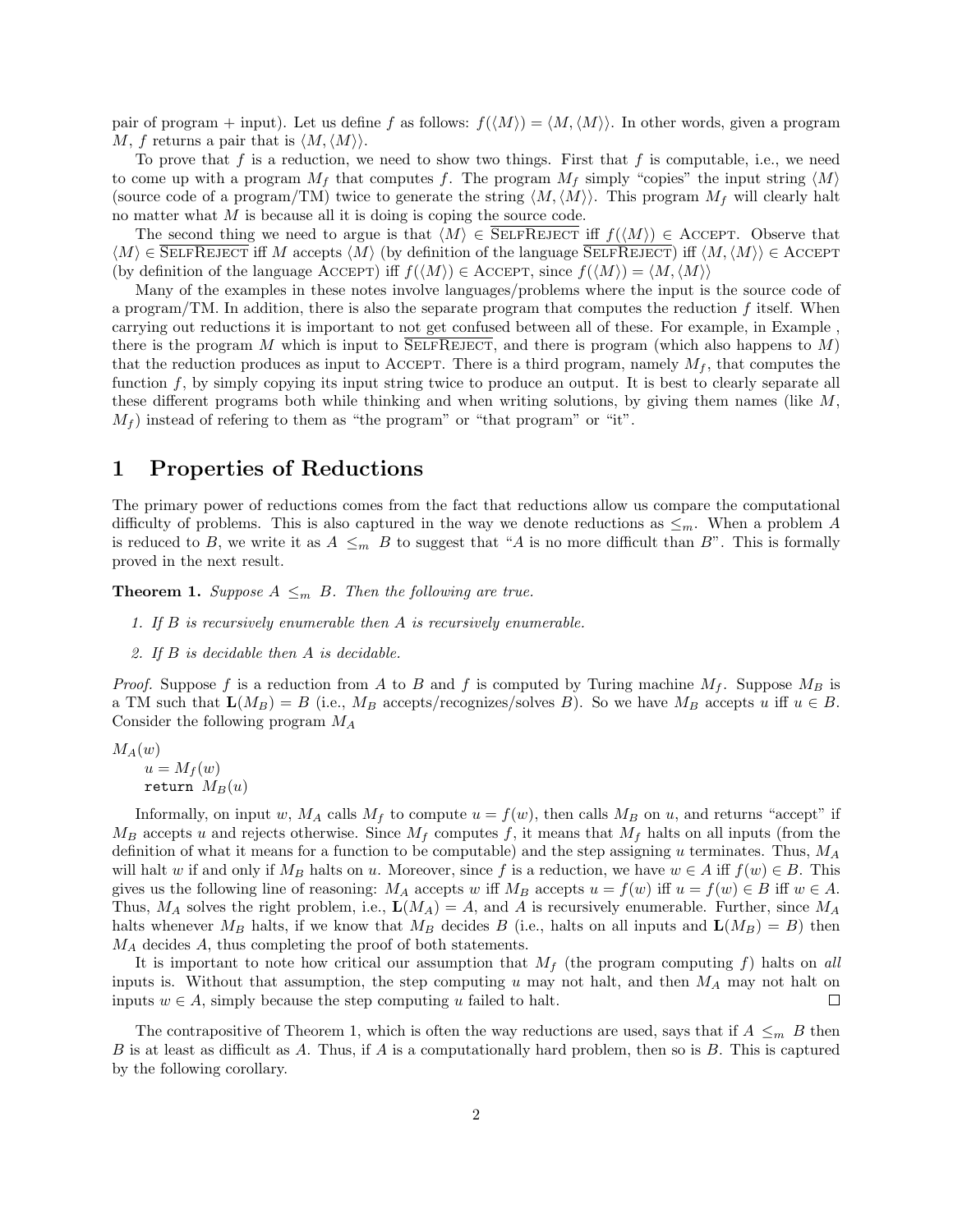**Corollary 2.** Suppose  $A \leq_m B$ . Then the following are true.

1. If A is not recursively enumerable then B is not recursively enumerable.

2. If A is undecidable then B is undecidable.

Proof. These statements are just contrapositives of Theorem 1.

Given the reduction in Example, it implies that ACCEPT is undecidable.

Proposition 3. ACCEPT is undecidable.

Proof. Observe that since SELFREJECT is not recursively enumerable, it is also not decidable. Moreover since decidable languages are closed under complementation (Discussion Lab 21),  $\overline{\text{SELFREJECT}}$  is also undecidable. From Example, we have  $\overline{\text{SELECT}} \leq_m \text{ Accept}$ . Finally, using Corollary 2, we have ACCEPT is undecidable because  $\overline{\text{SELFREJECT}}$  is undecidable.  $\Box$ 

Proposition 3 is often the way reductions are used — we prove a problem to be "difficult" (undecidable or not recursively enumerable) by showing that it is at least as difficult as some other problem that is known to be difficult. Here we conclude that Accept is difficult (undecidable) because it is at least as difficult as SELFREJECT that is known to be undecidable.

We conclude this section with a couple of other important properties about reductions.

**Theorem 4.** If  $A \leq_m B$  then  $\overline{A} \leq_m \overline{B}$ .

*Proof.* Let f be a reduction from A to B computed by  $M_f$ . We claim that f is also a reduction from  $\overline{A}$  to B. Clearly, we know that f is computed by  $M_f$ . And we have,

 $w \in \overline{A}$  iff  $w \notin A$  iff  $f(w) \notin B$  (since f is a reduction from A to B) iff  $f(w) \in \overline{B}$ 

 $\Box$ 

 $\Box$ 

**Theorem 5.** If  $A \leq_m B$  and  $B \leq_m C$  then  $A \leq_m C$ .

*Proof.* Suppose f is a reduction from A to B, computed by program/TM  $M_f$ , and g is a reduction from B to C, computed by program/TM  $M_q$ . To prove  $A \leq_m C$  we need to define a reduction h from A to C. Take  $h = g \circ f$ , i.e., for every w,  $h(w) = g(f(w))$ . To prove that h is reduction, we need to show that h is computable, and that  $h$  satisfies the properties of a reduction. We do this in order. Observe that

 $M_h(w)$ 

 $u = M_f(w)$  $v = M_g(u)$ return v

always halts (because  $M_f$  and  $M_g$  always halt) and computes the function  $h = g \circ f$ . Next, we have  $w \in A$  iff  $f(w) \in B$  (since f is a reduction from A to B) iff  $g(f(w)) \in C$  (since g is a reduction from B to C) if  $h(w) \in C$  (since  $h(w) = g(f(w))$ ). Thus, h is a reduction from A to C.  $\Box$ 

### 2 Examples

We now give more examples of reductions and their use in proving problems to be difficult.

**Proposition 6.** The language HALT =  $\{M, w\}$  | M halts on w} is undecidable.

*Proof.* We will show that ACCEPT  $\leq_m$  HALT. To do this we need to come up with a function f that takes inputs for problem Accept (i.e., pairs  $\langle M, w \rangle$  of source code + input) and produces inputs for problem HALT (i.e., pairs  $\langle M', w' \rangle$ ). As a first step, let us describe a program  $g(M)$ , where M is a TM.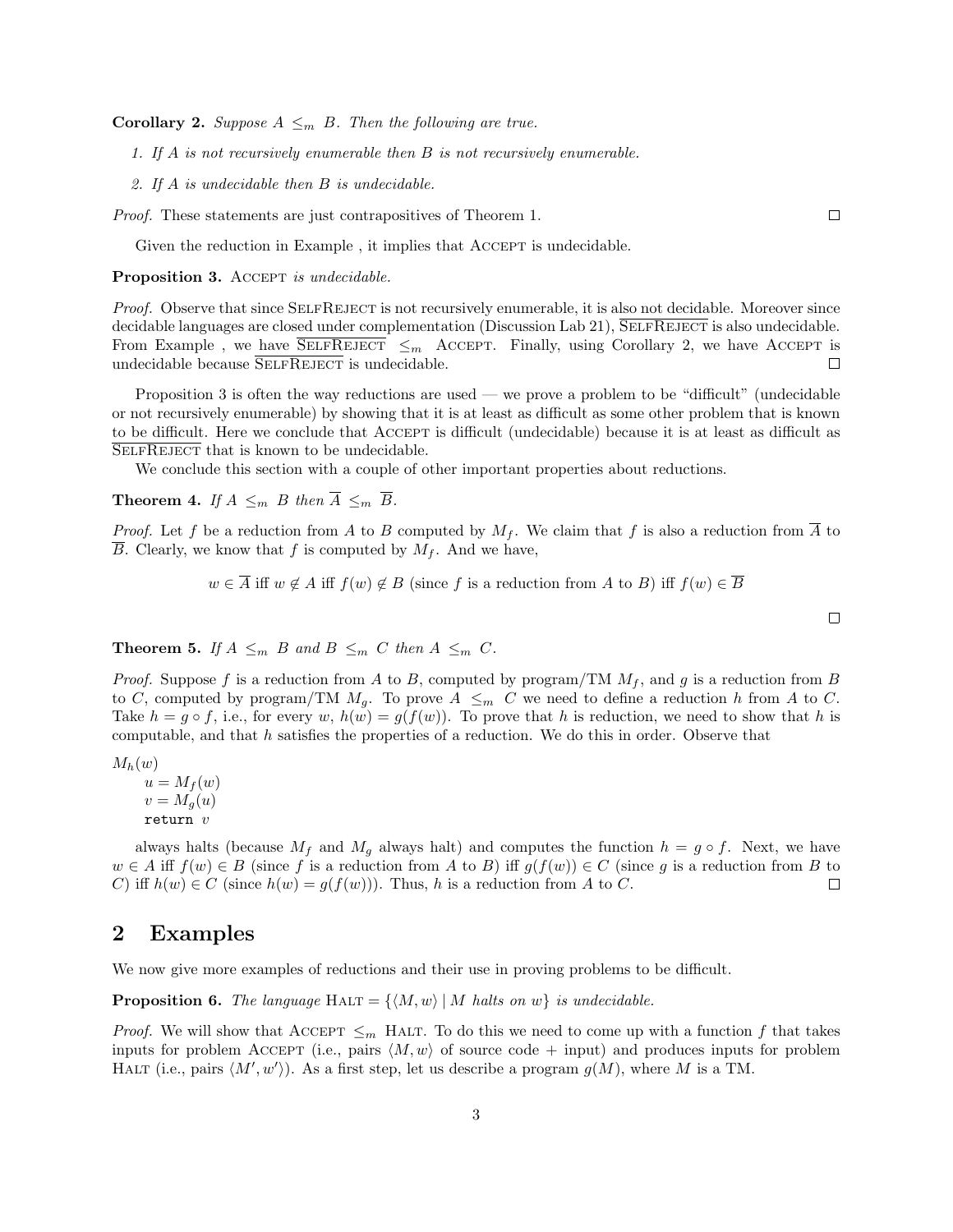```
q(M)(x)result = M(x)if (result = accept)
    return accept
else if (result = reject)
    while true do
```
The program  $q(M)$  does the following: On input string x, it calls M. Now M may or may not halt on x. If M halts and returns accept then  $g(M)$  also stops and returns accept. On the other hand, if M halts and returns reject then  $g(M)$  enters an infinite loop and does not halt.

We are now ready to define the reduction from ACCEPT to HALT:  $f(\langle M, w \rangle) = \langle g(M), w \rangle$ . To complete the proof, we need to argue that f is computable and f satisfies properties of a reduction.

**Computing** f: The program  $M_f$  computing f does the following. Given the source code M and input w,  $M_f$  will generate the source code  $g(M)$  given above, and copy the string w to the output. Notice, to generate the source code for  $g(M)$  only involves in producing the text above. It does not involving running the program M; when  $g(M)$  is executed it will call M. Thus, the program  $M_f$  is a very simple program that involves producing a fixed text (namely the source code of  $g(M)$  above) and coping the string w. Hence, it always halts, no matter what string  $\langle M, w \rangle$  it is called on.

f is a reduction: Suppose  $\langle M, w \rangle \in \text{Accept}$ . Then by definition, M accepts w (and halts). When  $g(M)$ is run with input w,  $g(M)$  will call M on w which will halt and return accept, and  $g(M)$  will then go the then-branch of the conditional and accept (and halt). Thus,  $f(\langle M, w \rangle) = \langle g(M), w \rangle \in$  HALT. On the other hand, suppose  $\langle M, w \rangle \notin \text{ACCEPT}$ . Then M does not accept w. This could be because either M does not halt on w or M halts on w but returns reject. Now notice that when  $q(M)$  is run with input w, if M does not halt on w, neither does  $g(M)$ . And if M halts on w and rejects then  $g(M)$  will go to the else-branch and enter an infinite loop. Thus in either case, we have  $q(M)$  does not halt on w. Putting this together we have,  $\langle M, w \rangle \notin \text{Accept}$  then  $f(\langle M, w \rangle) = \langle g(M), w \rangle \notin \text{HALT. So}$ 

$$
\langle M, w \rangle \in \text{Accept}
$$
 iff  $f(\langle M, w \rangle) \in \text{HALT}$ 

Finally, since ACCEPT  $\leq_m$  HALT and ACCEPT is undecidable (Proposition 3), we can conclude, using Corollary 2, that HALT is undecidable.

Before we conclude, it is useful to observe that if we had taken the reduction to be  $h(\langle M, w \rangle) = \langle M, w \rangle$ then it does not work. h is clearly computable, but we don't have  $\langle M, w \rangle \notin \text{ACCEPT}$  implies  $\langle M, w \rangle \notin \text{HALT}$ . The reason is if  $\langle M, w \rangle \notin \text{Accept}$ , then it is possible that M halts and rejects, in which case  $h(\langle M, w \rangle) =$  $\langle M, w \rangle \in H$ ALT.  $\Box$ 

It is sometimes confusing to know which direction to reduce problems. It is useful to remember the following mnemonic. We always denote reductions by  $\leq_m$ . The first problem (the one being "reduced") is written to the left of  $\leq_m$  and the second problem (the one to which we are reducing) is written to the right of  $\leq_m$ , and we always transform inputs from left-to-right (first problem input changed to second problem inputs). This mnemonic also helps determine what needs to be done in a certain situation. Suppose we want to prove a problem to be "difficult" then we need to lower bound it, i.e., write it to the right of the reduction symbol. So we need to find a well known difficult problem A and show  $A \leq_m L$ . On the other hand, we want to show that  $L$  is "easy" then we need to *upper bound* it, i.e., write it to left of the reduction symbol. So we need to find a well known easy problem B and show  $L \leq_m B$ . In Proposition 6, we we wanted to show that HALT is difficult (undecidable) we lower bounded it by showing ACCEPT  $\leq_m$  HALT.

### **Proposition 7.** The language  $E_{TM} = \{ \langle M \rangle | \mathbf{L}(M) = \emptyset \}$  is not recursively enumerable.

*Proof.* We want to prove that  $E_{TM}$  is diffcult (not r.e.) and so we want to lower bound it by a language that is not r.e. We know one example of such language SELFREJECT, so we will show SELFREJECT  $\leq_m E_{\text{TM}}$ . This requires us to transform an input to SELFREJECT (source code of program/TM  $\langle M \rangle$ ) to an input for  $E_{TM}$  (another source code  $\langle N \rangle$ ). For a program M, let us define  $f(\langle M \rangle)$  to be the following program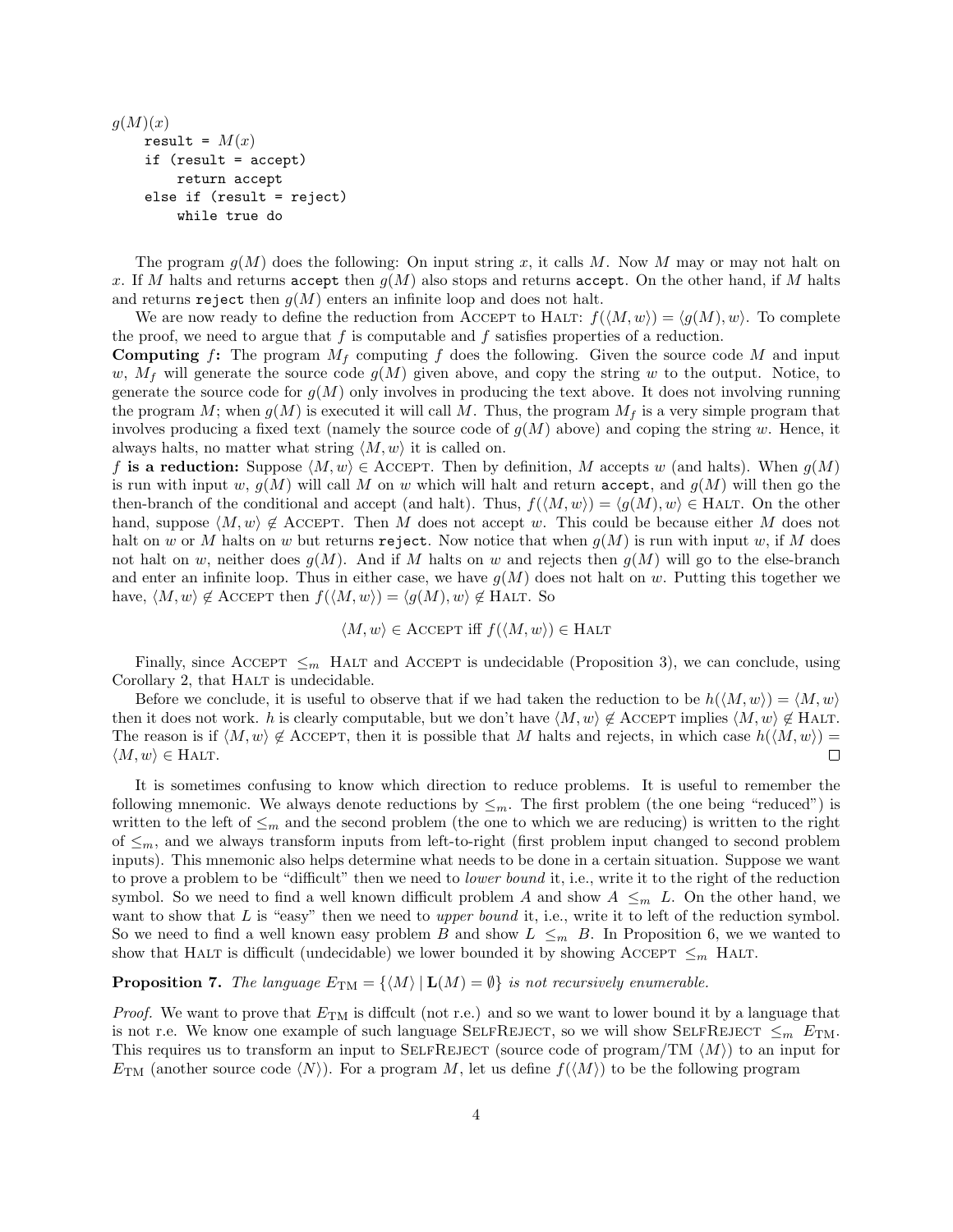```
f(\langle M \rangle)(x)result = M(\langle M \rangle)if result = accept then
      return accept
 else if result = reject then
      return reject
```
Informally,  $f(\langle M \rangle)$  does the following: It ignores its input x, runs M on  $\langle M \rangle$ . If M halts and accepts then  $f(M)$  accepts x, and if M halts and rejects then  $f(M)$  rejects x.

Observe that the function f is computable. The program  $M_f$  computing f will simply output the above program, when given  $\langle M \rangle$  as input. Again, it is useful to remember that  $M_f$  does not execute the code  $f(M)$ ; it simply produces it, and so  $M_f$  always halts.

Next, we need to argue that  $\langle M \rangle \in \text{SELFREJECT}$  iff  $f(\langle M \rangle) \in E_{TM}$ . Suppose  $\langle M \rangle \in \text{SELFREJECT}$  then (by definition of SELFREJECT) that means that M does not accept  $\langle M \rangle$ . There are two possible reasons for this. If M does not halt on  $\langle M \rangle$  then  $f(\langle M \rangle)$  also does not halt on any input x and so  $\mathbf{L}(f(\langle M \rangle)) = \emptyset$ . If M halts and rejects  $\langle M \rangle$  then  $f(\langle M \rangle)$  will enter the else branch and reject input x (no matter what x is). Thus,  $\mathbf{L}(f(\langle M \rangle)) = \emptyset$  again, and so  $f(\langle M \rangle) \in E_{TM}$ . On the other hand, if  $\langle M \rangle \notin \text{SELFREJECT then}$ it means that M (halts and) accepts  $\langle M \rangle$ . In this case,  $f(\langle M \rangle)$  will go to the then-branch and accept x. In this case  $\mathbf{L}(f(\langle M \rangle)) = \Sigma^* \neq \emptyset$ . Putting all these observations together we have  $\langle M \rangle \in \text{SELFREJECT}$  iff  $f(\langle M \rangle) \in E_{\text{TM}}$ .

Finally, since SELFREJECT is not recursively enumerable, and SELFREJECT  $\leq_m E_{\text{TM}}$ , from Corollary 2, we can conclude that  $E_{TM}$  is not recursively enumerable.  $\Box$ 

**Proposition 8.** The language REGULAR =  $\{ \langle M \rangle | \mathbf{L}(M)$  is regularly is undecidable.

*Proof.* Our proof will rely on showing that ACCEPT  $\leq_m$  REGULAR. We need to transform inputs to ACCEPT (pairs of program+input) into inputs to REGULAR (program). For a pair  $\langle M, w \rangle$  define  $f(\langle M, w \rangle)$  to be the program

```
f(\langle M, w \rangle)(x)if x is of the form 0^n1^n for some nreturn accept
else
     result = M(w)if result = accept
         return accept
     else
         return reject
```
The program  $f(\langle M, w \rangle)$  does the following when executed. If x is a string of 0's followed by 1s where the number of 0s is equal to the number of 1s (i.e., x is of form  $0^n1^n$ ) then x is accepted. Otherwise, we run M on  $w$ , and accept  $x$  only if  $M$  accepts  $w$ .

It is straightforward to see that there is a program  $M_f$  that halts on all inputs and produces the source code for  $f(\langle M, w \rangle)$  on input  $\langle M, w \rangle$ . Next, observe that if M does not accept w, then the only strings which  $f(\langle M, w \rangle)$  accepts are those of the form  $0^{n}1^{n}$ , and so  $\mathbf{L}(f(\langle M, w \rangle)) = \{0^{n}1^{n} | n \geq 0\}$ . In this case,  $\mathbf{L}(f(\langle M, w \rangle))$  is non-regular and so  $f(\langle M, w \rangle) \notin \text{REGULAR}$ . On the other hand, if M accepts w then  $f(\langle M, w \rangle)$  accepts every string; so  $\mathbf{L}(f(\langle M, w \rangle)) = \Sigma^*$  which is regular. Putting it together we have

$$
\langle M, w \rangle \in \text{Accept}
$$
 iff  $f(\langle M, w \rangle) \in \text{Regular}$ 

Finally, since ACCEPT  $\leq_m$  REGULAR and ACCEPT is undecidable. REGULAR is undecidable.

Is Regular recursively enumerable? It turns out we can prove an even stronger result that shows that REGULAR is not recursively enumerable. We can do this by showing SELFREJECT  $\leq_m$  REGULAR. For a program  $M$ , define the program  $g(M)$  to be